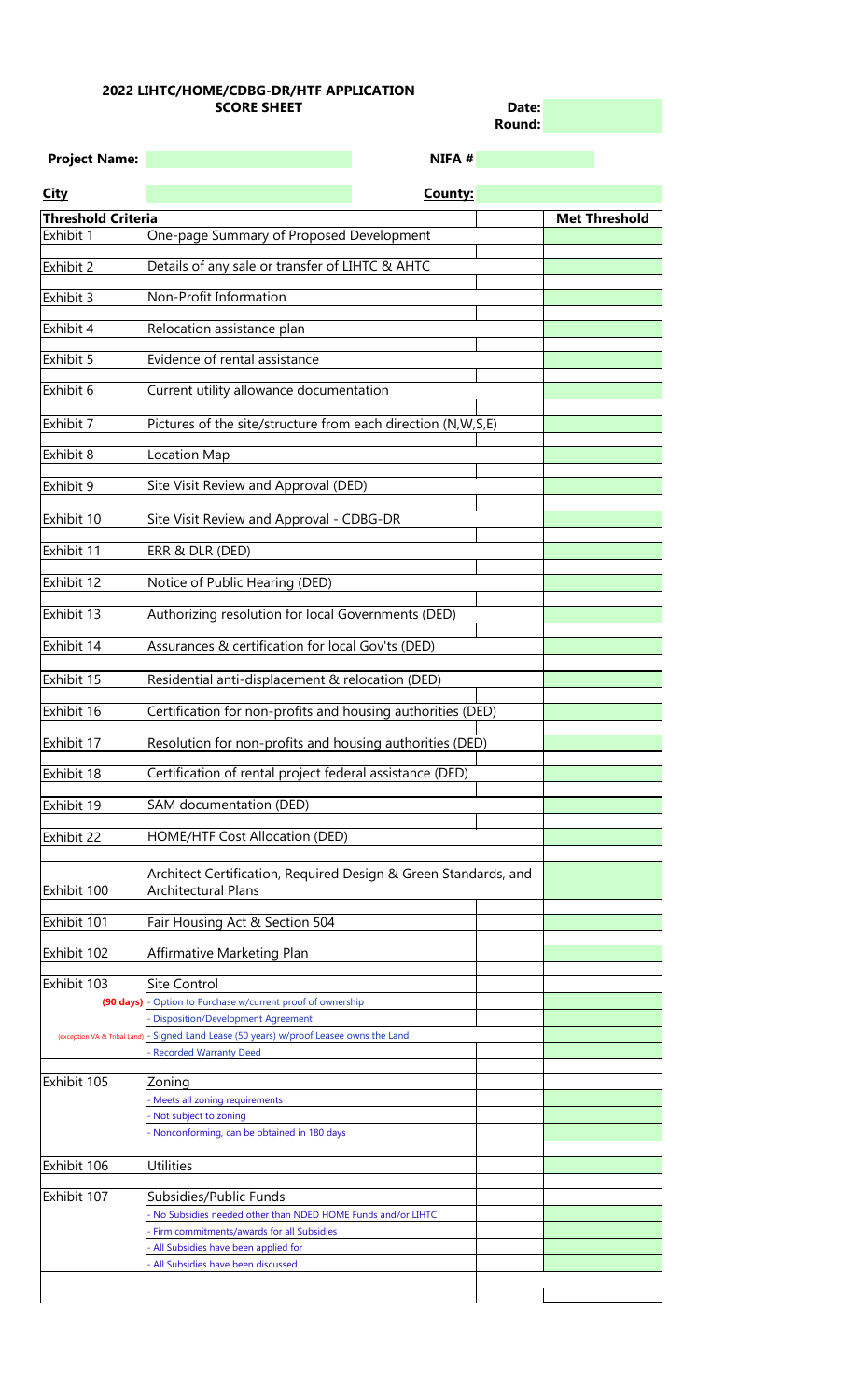| Exhibit 108 | <b>Investor Interest/Commitment Form</b>                                                  |  |
|-------------|-------------------------------------------------------------------------------------------|--|
|             | (180 days) - Firm commitment & pricing accepted via signature (range no greater than .05) |  |
|             | (180 days) - Letter of interest & pricing (range no greater than .05)                     |  |
|             |                                                                                           |  |
| Exhibit 109 | Construction/Interim Financing Form                                                       |  |
|             | (180 days) - Construction financing commitments                                           |  |
|             | - Construction financing from own sources                                                 |  |
|             |                                                                                           |  |
| Exhibit 110 | <b>Permanent Financing Form</b>                                                           |  |
|             | (180 days) - Permanent financing commitments (accepted via signature)                     |  |
|             | - Permanent financing from own sources                                                    |  |
|             | - Development does not require Permanent Financing                                        |  |
|             | - Interest Form                                                                           |  |
|             |                                                                                           |  |
| Exhibit 111 | Development Worksheets (Underwriting Criteria)                                            |  |
|             | - Debt service coverage ratio 1.20 or higher                                              |  |
|             | - No permanent debt service                                                               |  |
|             | - Debt service coverage ratio between 1.15 - 1.19                                         |  |
|             |                                                                                           |  |
| Exhibit 112 | Market Study                                                                              |  |
|             |                                                                                           |  |
| Exhibit 113 | Pre-notification                                                                          |  |
|             |                                                                                           |  |
| Exhibit 114 | Capital Needs Assessment (Rehabilitation and Adaptive Reuse only)                         |  |
|             | - Capital Needs Assessment                                                                |  |
|             | - Not required (not a rehab project)                                                      |  |
|             |                                                                                           |  |
| Exhibit 115 | Ten Year Rule/Appraisal                                                                   |  |
|             | - Legal Opinion that Ten Year Rule Met (non-assisted building)                            |  |
|             | - Legal Opinion that the Acq. of the Existing bldg is exempt from the Ten Year Rule       |  |
|             | - Not required (not an acquisition project)                                               |  |
|             |                                                                                           |  |
| Exhibit 116 | <b>AHTC Investor Interest/Commitment Form</b>                                             |  |
|             | (180 days) - Firm commitment & equity pricing \$0.60 or greater                           |  |
|             | (180 days) - Letter of interest or commitment and pricing of less than \$0.60             |  |
|             | Are all Threshold Exhibits submitted and complete?                                        |  |

| <b>Other Selection Criteria -</b>                                                                                                                                                                                | <b>Points</b>  | <b>Score</b> |
|------------------------------------------------------------------------------------------------------------------------------------------------------------------------------------------------------------------|----------------|--------------|
| (minimum of 30 points for CRANE)                                                                                                                                                                                 |                |              |
| Compliance & Extended Use Periods                                                                                                                                                                                |                |              |
| - 15 yr. compliance period + 15 yr. extended use                                                                                                                                                                 | $\overline{0}$ |              |
| - 15 yr. compliance period + 25 yr. extended use                                                                                                                                                                 | 1              |              |
| - 15 yr. compliance period + 30 yr. extended use                                                                                                                                                                 | 2              |              |
| - Waive right of Qualified Contract option                                                                                                                                                                       | 3              |              |
| Right of First Refusal - Exhibit 200 Checked Yes & listed                                                                                                                                                        | 2              |              |
|                                                                                                                                                                                                                  |                |              |
| Eventual Tenant Homeownership (CROWN) - Exhibit 201 (Homeownership Plan)                                                                                                                                         | $\overline{2}$ |              |
| Preservation - Exhibit 202                                                                                                                                                                                       |                |              |
| - Federally Assisted Building                                                                                                                                                                                    | $\overline{2}$ |              |
| - Preservation of Existing Affordable Housing (i.e. USDA-RD or HUD)                                                                                                                                              | 3              |              |
| - Use of Federal Historic Tax Credits                                                                                                                                                                            | $\overline{2}$ |              |
|                                                                                                                                                                                                                  |                |              |
| Senior Development - Exhibit 203                                                                                                                                                                                 |                |              |
| -Development reserved for elderly tenants?                                                                                                                                                                       | $\overline{2}$ |              |
| <b>Family Development</b>                                                                                                                                                                                        |                |              |
| -10% of units being four-bedroom or larger                                                                                                                                                                       |                |              |
| Mixed Income Development - Checked Yes                                                                                                                                                                           |                |              |
| - 10% Market Rate                                                                                                                                                                                                | 1              |              |
| - 15% Market Rate                                                                                                                                                                                                | 2              |              |
| - 20% Market Rate                                                                                                                                                                                                | 3              |              |
| Development of Housing in Greater Nebraska - Exhibit 204                                                                                                                                                         |                |              |
| -W/in last 12 months, applicant/developer has materially participated in<br>development of single family/rental housing with incomes not exceeding<br>150% AMI with pop of 15,000 or less with at least 10 units | 2              |              |
|                                                                                                                                                                                                                  |                |              |
| Economic Development Certified/Entitlement/Leadership Comm                                                                                                                                                       | $\overline{2}$ |              |
| <b>PHA Referral Agreement - Checked Yes &amp; Exhibit 205 (Agreement)</b>                                                                                                                                        |                |              |
|                                                                                                                                                                                                                  |                |              |
|                                                                                                                                                                                                                  |                |              |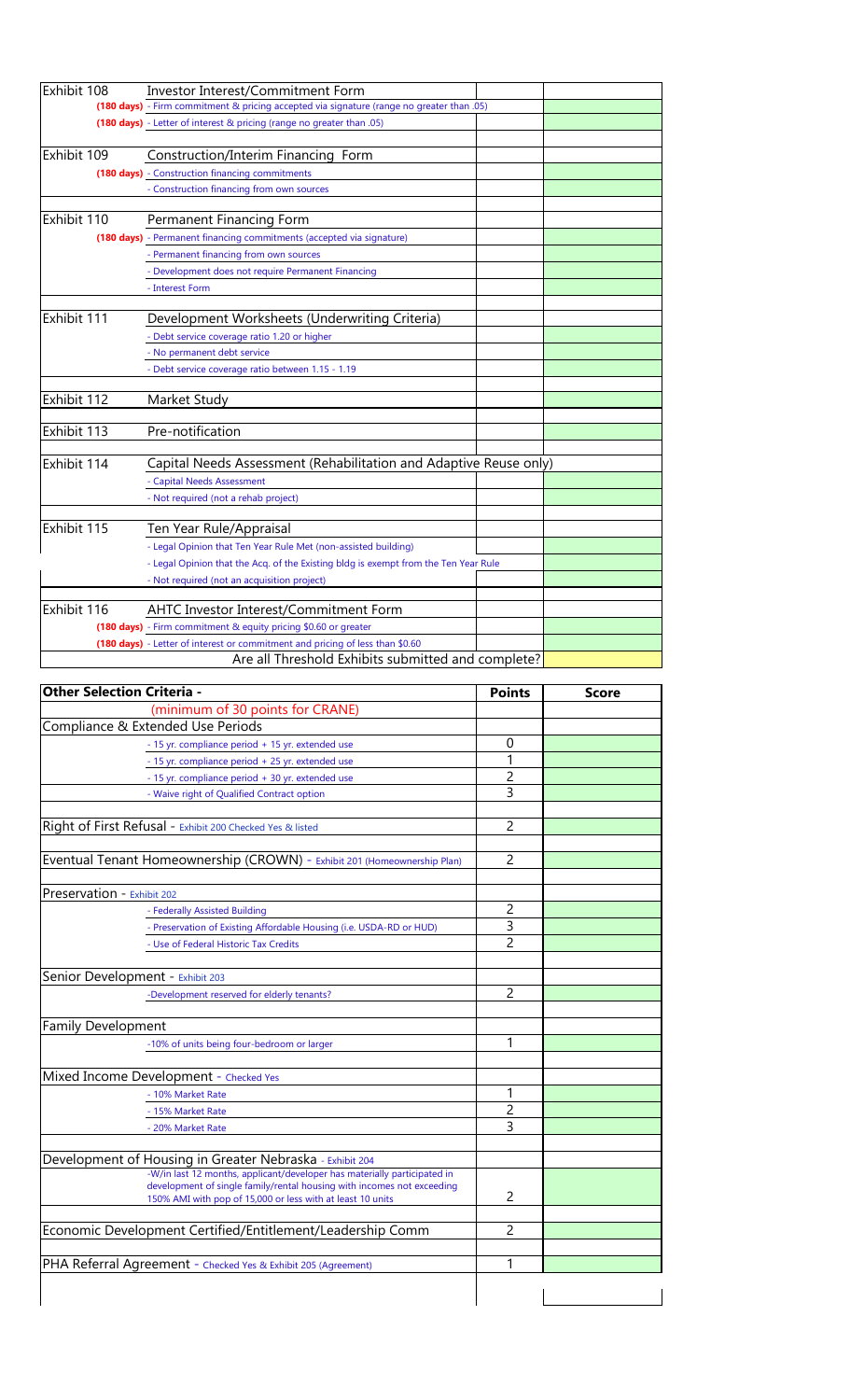| Developer/Owner Financial Support                                                                               |  |  |
|-----------------------------------------------------------------------------------------------------------------|--|--|
| - aggregate of deferred fees/capital contr/personal loan is 25% of the total<br>of the developer fee & overhead |  |  |

| <b>Other Selection Criteria cont.</b>                                                                                                |                                                                                                                                                        | <b>Points</b>  | <b>Score</b> |
|--------------------------------------------------------------------------------------------------------------------------------------|--------------------------------------------------------------------------------------------------------------------------------------------------------|----------------|--------------|
| Track Record of Applicant and/or Owner - Exhibit 206                                                                                 |                                                                                                                                                        |                |              |
| -Certification of Experience -Applicant and Owner                                                                                    |                                                                                                                                                        | 1              |              |
|                                                                                                                                      |                                                                                                                                                        |                |              |
| Management Qualifications and Experience                                                                                             |                                                                                                                                                        |                |              |
| -Certification of Experience -Property Management-Exhibit 207                                                                        |                                                                                                                                                        | 1              |              |
|                                                                                                                                      | -Attendance at 2021 or 2022 NIFA LIHTC Compliance Training-Exhibit 208                                                                                 | 2              |              |
| -Housing Credit Certified Professional-Exhibit 208                                                                                   |                                                                                                                                                        | 1              |              |
|                                                                                                                                      |                                                                                                                                                        |                |              |
| Design Standards, Green Standards, and Amenities                                                                                     |                                                                                                                                                        |                |              |
| Design Standards (max = 7 points) - Exhibit 209                                                                                      | - Brick or stone in excess of 25% of the front street visible exterior elevation                                                                       | $\overline{2}$ |              |
| - Landscaping on street-visible elevations                                                                                           |                                                                                                                                                        | 2              |              |
| - 20% or more meet visitability standards                                                                                            |                                                                                                                                                        | 2              |              |
| - Exterior additions (shutters, patio/porch, etc.)                                                                                   |                                                                                                                                                        | 1              |              |
| Green Standards (max = 6 points) - Exhibit 209                                                                                       |                                                                                                                                                        |                |              |
|                                                                                                                                      |                                                                                                                                                        |                |              |
|                                                                                                                                      | - Development includes geothermal closed loop heat pump or active solar<br>- Installation of smart internet connected thermostat for every HVAC system | 3              |              |
| or high-speed internet to every unit                                                                                                 | (can only be selected in conjunction with the amenity owner paid broadband                                                                             | 2              |              |
| - All mechanical equipment will be Energy Star® rated                                                                                |                                                                                                                                                        | $\overline{2}$ |              |
| Factor).                                                                                                                             | - All exterior windows and doors will have an average R-value of 3.75 (.267 U                                                                          |                |              |
| - All exterior lighting will be photocell or timer controlled                                                                        |                                                                                                                                                        |                |              |
| - All carpet will include recycled-content carpet pad & carpet                                                                       |                                                                                                                                                        |                |              |
| - All interior paints & finishes - less than 250 grams/liter of VOCs                                                                 |                                                                                                                                                        | 1              |              |
| - Water conservation techniques utilized                                                                                             |                                                                                                                                                        |                |              |
| - Builder will follow written waste reduction, recycle & reuse plan<br>- Utilize passive solar building design (include description) |                                                                                                                                                        |                |              |
| - Meet or exceed the requirement of the CDBG-DR Green Standards                                                                      |                                                                                                                                                        | 6              |              |
| Amenities (max = 8 points) - Exhibit 209                                                                                             |                                                                                                                                                        |                |              |
| - Furnished Community Room w/minimum of 600 sq. ft.                                                                                  |                                                                                                                                                        | $\overline{2}$ |              |
| - Washer & dryer installed in each unit                                                                                              |                                                                                                                                                        | 3              |              |
| - Garage for each unit                                                                                                               |                                                                                                                                                        | 2              |              |
|                                                                                                                                      | - Community garden w/dedicated water source or recreational equivalent                                                                                 |                |              |
| - Storm shelter                                                                                                                      |                                                                                                                                                        | 2              |              |
| - Washer & dryer hook-ups                                                                                                            |                                                                                                                                                        | 1              |              |
| - Community laundry room                                                                                                             |                                                                                                                                                        |                |              |
| for each unit in CROWN/scattered sites                                                                                               | - Exterior playground area/Exercise equipment OR for individual playground                                                                             | $\overline{2}$ |              |
| - Medical alert/emergency response system in each unit                                                                               |                                                                                                                                                        | 1              |              |
| - Broadband/High-speed internet access at no cost to tenant                                                                          |                                                                                                                                                        | 2              |              |
| - Fiber internet access at no cost to tenant                                                                                         |                                                                                                                                                        | 3              |              |
|                                                                                                                                      | - Built in designated work or school space (must be at least 4 feet x 4 feet)                                                                          |                |              |
| - Storage area (6w x 6d x 8h = 288 cubic feet)                                                                                       |                                                                                                                                                        | 1              |              |
|                                                                                                                                      |                                                                                                                                                        |                |              |
| Project-Based Rental Assistance - Exhibit 2010 (Letter of commitment)                                                                |                                                                                                                                                        | $\overline{2}$ |              |
|                                                                                                                                      |                                                                                                                                                        |                |              |
| Supportive Services (max = 4 points) - Exhibit 211 (Supportive Service plan and commitment letters)                                  |                                                                                                                                                        |                |              |
| - Transportation to services for the tenant (12 round trips per year)                                                                |                                                                                                                                                        | 2              |              |
| - Quarterly onsite medical, dental or vision testing                                                                                 |                                                                                                                                                        | 2              |              |
| - Monthly foot care clinics                                                                                                          |                                                                                                                                                        | $\overline{2}$ |              |
| - On-going medical alert/emergency response system                                                                                   |                                                                                                                                                        | $\overline{2}$ |              |
| - Owner paid renter's insurance for tenant (yearly)                                                                                  |                                                                                                                                                        | 3              |              |
| - Monthly onsite congregate meals served to the tenant                                                                               |                                                                                                                                                        | $\overline{2}$ |              |
| - Annual deep cleaning of the unit<br>- Annual RentWise Education                                                                    |                                                                                                                                                        |                |              |
| - Monthly onsite beautician services                                                                                                 |                                                                                                                                                        | 2              |              |
| -Semi-annual clean-up events                                                                                                         |                                                                                                                                                        |                |              |
| - Monthly onsite, organized tenant activities                                                                                        |                                                                                                                                                        |                |              |
| - Onsite food pantry                                                                                                                 |                                                                                                                                                        | 2              |              |
| - Quarterly state and federal benefits counseling                                                                                    |                                                                                                                                                        |                |              |
| -Monthly onsite mental health services                                                                                               |                                                                                                                                                        | 3              |              |
| -Monthly onsite job training                                                                                                         |                                                                                                                                                        | 2              |              |
| -Quarterly onsite Therapy Animal visits                                                                                              |                                                                                                                                                        |                |              |
| -Tenant Savings Plan (CROWN projects not eligible)                                                                                   |                                                                                                                                                        |                |              |
| -Tenant Down payment Savings Plan (CROWN projects not eligible)                                                                      |                                                                                                                                                        | 2<br>2         |              |
| - Ongoing recycling services provided<br>-Quarterly financial management classes                                                     |                                                                                                                                                        | 1              |              |